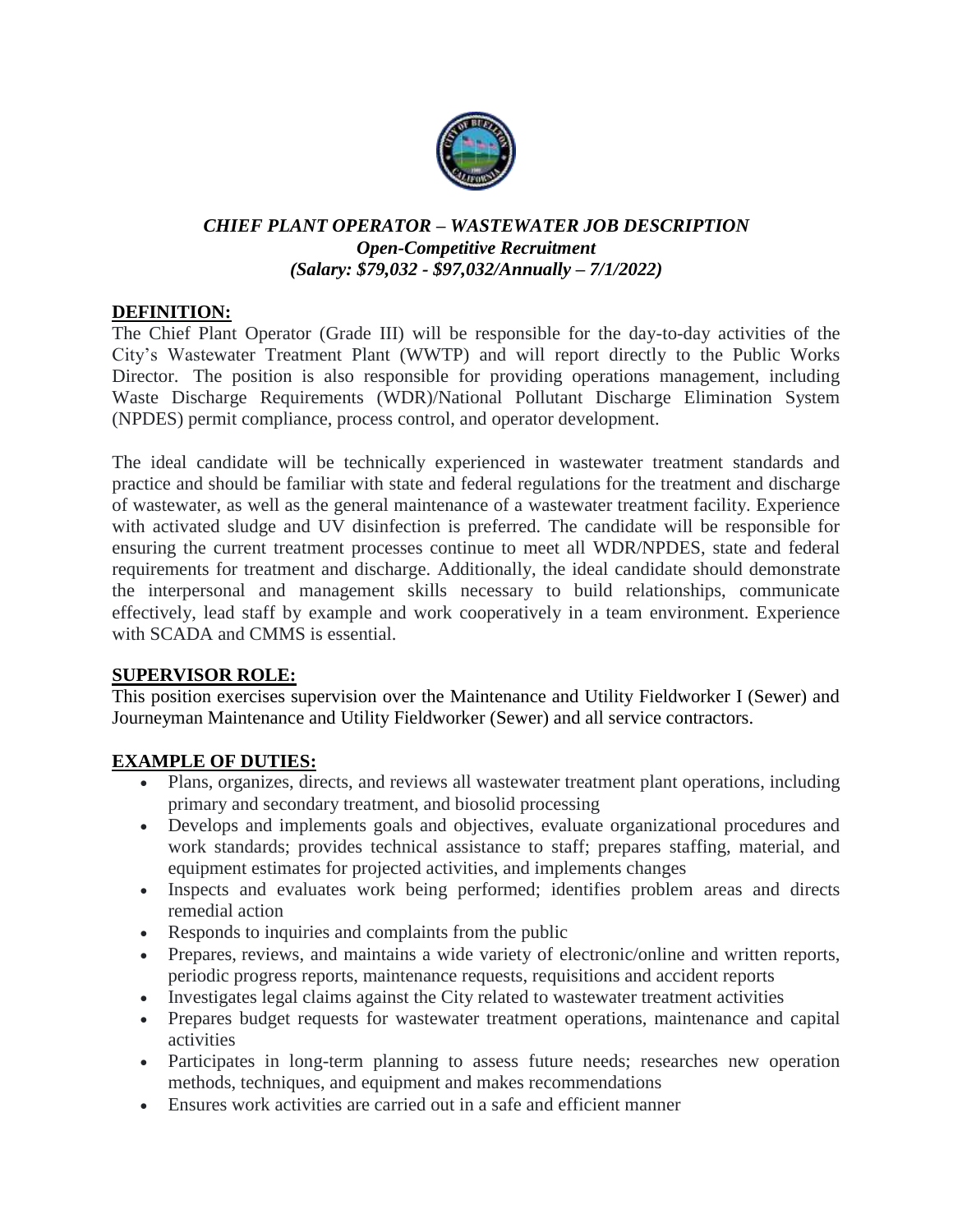- Procures and maintains an adequate inventory of necessary tools, materials, equipment and supplies
- Reviews or prepares plans and specifications for contract work; inspects work performed to ensure compliance to standards
- Prepares, reviews, and updates computerized and written maintenance instructions and schedules
- Utilizes and manages a Computerized Maintenance Management System
- Coordinates activities with outside agencies and contractors

## **EDUCATION AND EXPERIENCE:**

Possession of an Associate's degree or equivalent with major coursework in public health, biology, chemistry, civil engineering, environmental science or a closely related field and three (3) years of increasingly responsible water and/or wastewater operations and treatment program administration experience, including three (3) years of administrative and supervisory responsibility desired; AND/OR

Possession of a high school diploma or GED and five (5) years of increasingly responsible water and/or wastewater operations and treatment program administration experience, including three (3) years of administrative and supervisory responsibility desired.

## **OTHER REQUIREMENTS:**

Must possess and maintain a valid Grade 3 Wastewater Treatment Plant Operator Certificate issued by the State of California.

- Must possess a valid California Driver's License
- Must successfully complete the designated number of contact hours (e.g. continuing education/training requirements) required by the State of California. Certification is required as a condition of employment with the City of Buellton
- Must be willing to assume responsibility for 24-hour operations in assigned area of responsibility or to respond to emergency situations in off-hours as required

# **KNOWLEDGE AND SKILLS:**

- Operation of pumps, valves, electrical motors, piping, control systems, related equipment common to wastewater treatment, biological and physical process control methods and practices
- Physical, chemical and bacteriological processes involved in the treatment of wastewater
- Automatic, manual and remote equipment controls
- Types and uses of wastewater treatment chemicals
- State of California water quality requirements and reporting procedures
- Principles of supervision, training and budgeting
- Mechanical, electrical and hydraulic principles
- Word processing, spreadsheets, databases, computer based telemetry systems and software; Computerized Maintenance Management Systems and SCADA